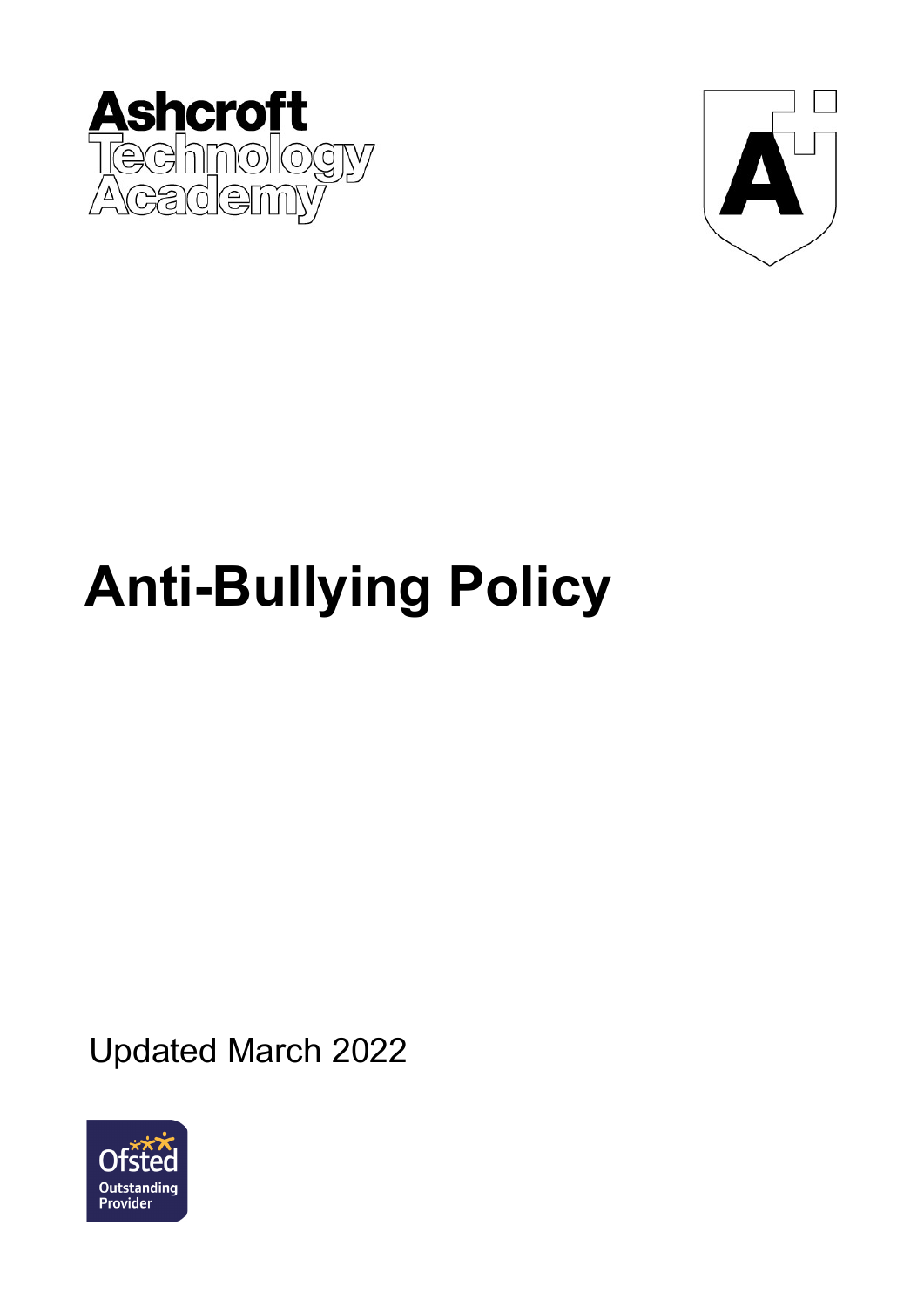# **Anti-Bullying Policy**

# **Aims and Values**

This policy is designed to support all members of the Academy's community in achieving its aim of creating a safe, disciplined and focused environment where student learning is at the centre of everything we do. We believe in the transformative power of education and therefore place enormous value on cultivating a passion for learning and intellectual curiosity. This is supported by the high expectations placed on students in relation to their behaviour and conduct in the Academy. A disorderly environment not only impacts on a child's ability to learn but it can also affect their mental well-being and ability to forge positive social connections. Our Academy is a vibrant community that takes prides in its diversity, we are committed to supporting our students in developing empathy for, understanding of and appreciation for the views, lifestyles and opinions of others. The consistent application of this policy, and others related to this policy, therefore ensures all spaces in the Academy are calm, well controlled and allow students to enjoy their learning and opportunities to socialise, develop and play beyond the classroom.

### **Ashcroft Technology Academy is committed to:**

- Providing a safe, caring and friendly environment where no type of bullying (virtual or actual) or abuse is tolerated.
- Providing a curriculum, which enables all students to develop respect for themselves, for others, and on dealing with instances of unpleasantness of bullying – against themselves or peers.
- Providing a clear and robust behaviour management policy in which guidelines for staff and students are clear and consistent.
- Recognising that bullying can have a profound and negative effect on victims and therefore all reports of bullying received by the Academy will be investigated properly and will be dealt with fairly and robustly.
- Ensuring students understand that harassment of any kind is not acceptable, that it will never be tolerated and that it is not an inevitable part of growing up.
- Educating and empowering students to 'call out' any form of harassment or coercive behaviour they witness in the Academy.
- Providing a system, and identifying key staff within this system, which supports both the victim and the bully in order that all instances of bullying are stopped immediately.
- Working with parents and external agencies where necessary to overcome intense difficulties.

#### **What is Bullying?**

The Department for Education (DfE) defines bullying as behaviour by an individual or group, repeated over time, that is intended to hurt or harm another individual or group, either physically or emotionally. Bullying is often aimed at certain groups, for example because of their race, religion, gender or sexual orientation.

Bullying is unwanted, aggressive behaviour that involves a real or perceived power imbalance. The behaviour is repeated, or has the potential to be repeated, over time. Both those who are bullied and who bully others may have serious, lasting problems.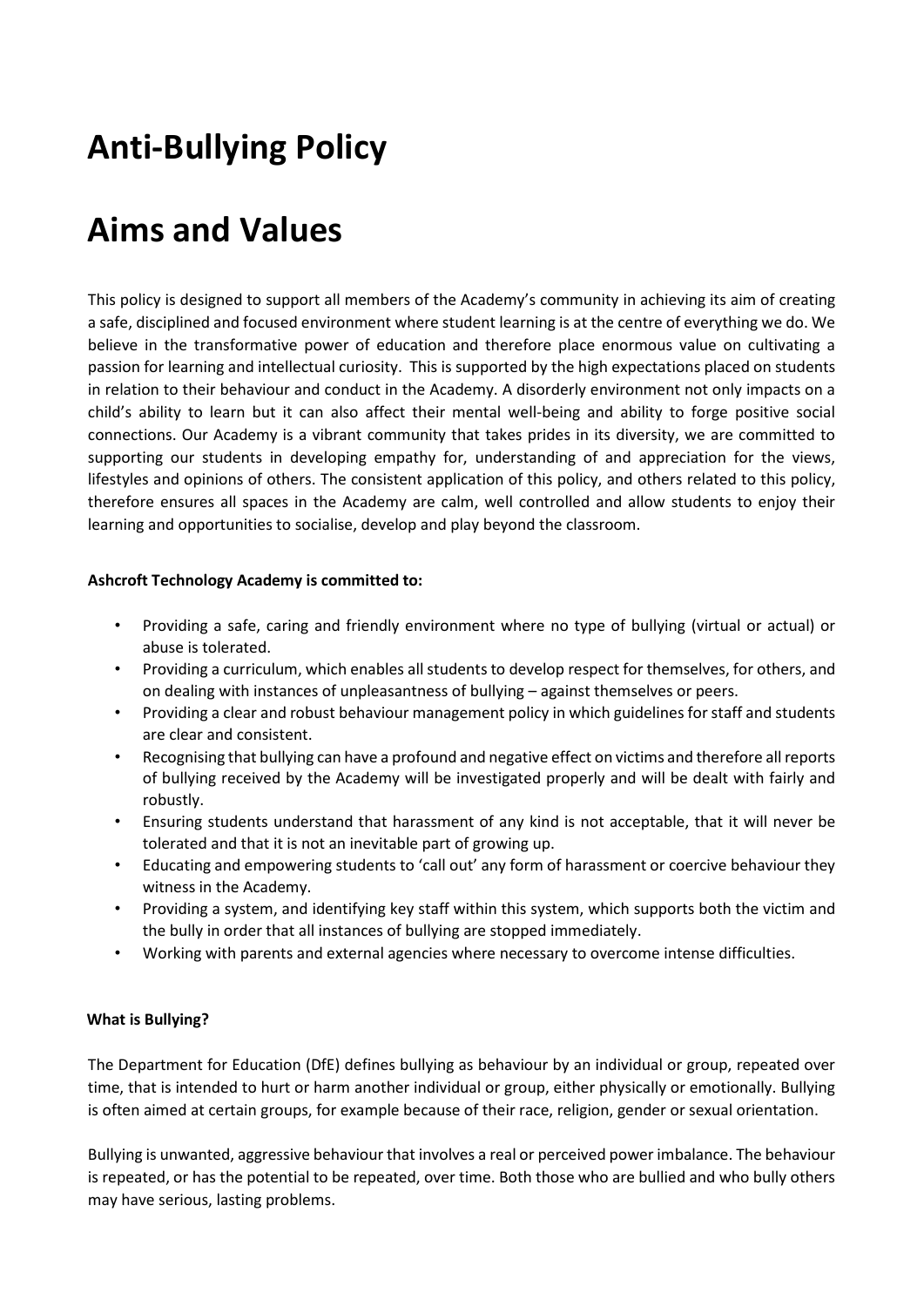#### **It can be:**

| Emotional   | being unfriendly, excluding, tormenting                                     |
|-------------|-----------------------------------------------------------------------------|
| Verbal      | cussing, name-calling, threats and spreading rumours                        |
| Physical    | pushing, kicking, hitting, punching or using any other form of violence     |
| Exclusion   | deliberate exclusion or making a student feel unwanted                      |
| Extortion   | forcing victim to give money or possessions, buy food                       |
| Racist      | racial taunts, graffiti, gestures, names or mimicking                       |
| Sexual      | unwanted suggestive or physical contact, or sexually based comments         |
| Homophobic  | comments or gestures made because of, or focussing on, the issue of         |
|             | sexuality                                                                   |
| Verbal      | name-calling, sarcasm, spreading rumours, teasing                           |
| Disability  | discrimination on grounds of differences                                    |
| Transphobic | discrimination against or aversion to transsexuality and transsexual or     |
|             | transgendered or gender fluid people                                        |
| Online      | any form or abusive or coercive behaviour on any social media platform or   |
|             | chatroom - to include trolling, generation of fake accounts, group chats or |
|             | direct messaging                                                            |
| <b>SEND</b> | any form of abusive or coercive behaviour based on a student's educational  |
|             | needs or development                                                        |

#### **Cyber Bullying**

This is defined as the use of technology such as mobile phones, email, chat rooms or any social media sites as a conduit to harass, threaten, embarrass, intimidate or target someone. Mobile phones are banned in the Academy and it is therefore the responsibility of parents to ensure that they closely monitor the online activities of their child at home to ensure that they are prevented from engaging in negative online behaviours and also protected from any unpleasantness.

Forms of cyber bullying

- Trolling: online fights usually through emails, instant messaging or chat rooms where angry and rude comments are exchanged. The aim of trolling is to cause reactions and people often get enjoyment from the victim's distress.
- Catfishing: creating fake profiles on social network sites, apps and online in order to harass others anonymously.
- Denigration: putting false, unkind or unpleasant online messages in emails, instant messaging or chat rooms.
- Outing/exposing: sharing or coaxing someone into revealing secrets online including private information, pictures, and videos. Usually involves screenshotting and forwarding to others.
- Trickery: tricking someone into revealing personal information then sharing it with others.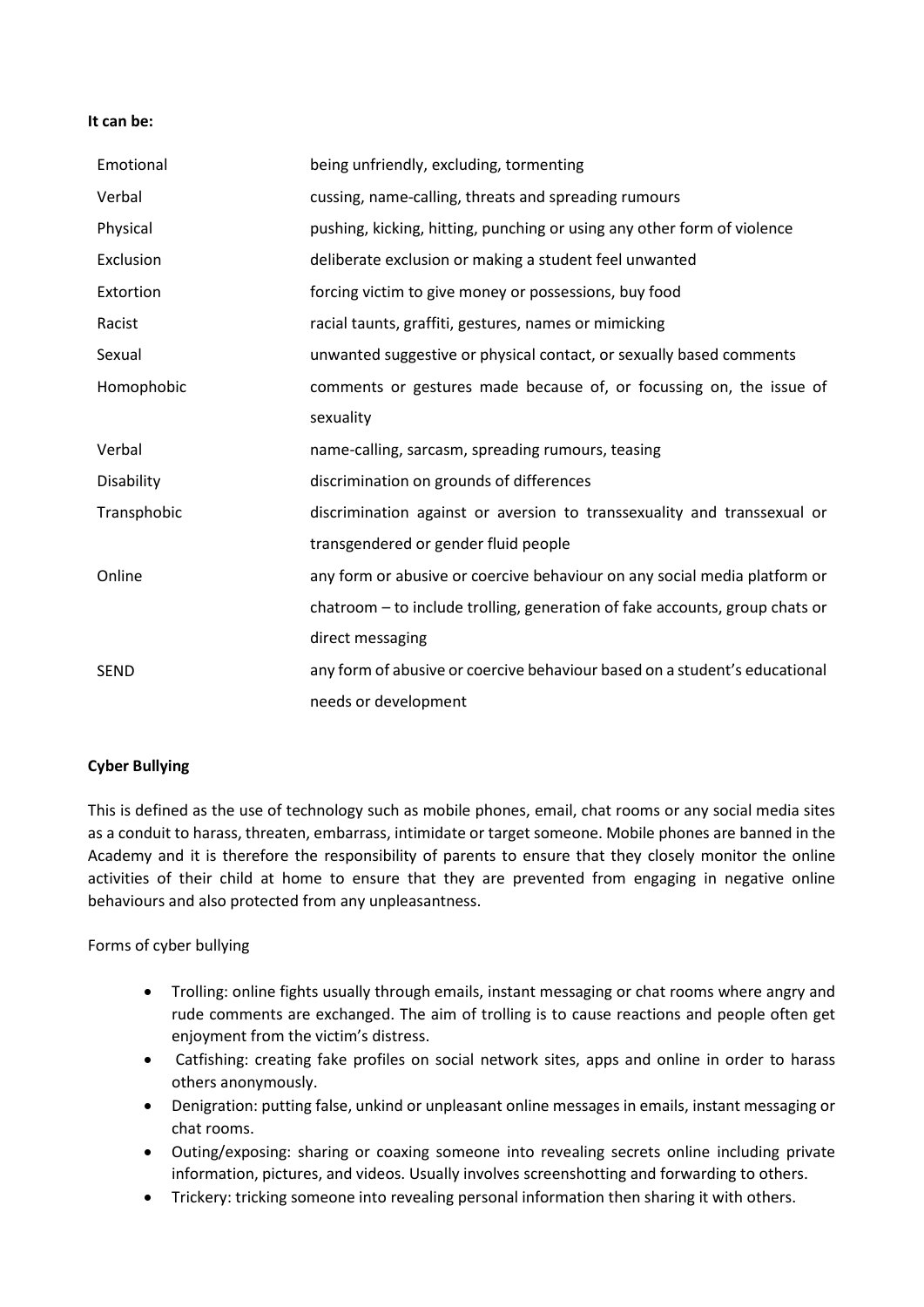- Impersonation: pretending to be someone else when sending or posting mean or false messages online.
- Harassment: repeatedly sending malicious messages to someone online.
- Cyber-stalking: repeated messages that include threats of harm, harassment, intimidation or engaging in other online activities that make a person afraid for his or her safety.
- Online sexual harassment: sending unwanted images or messages of a sexual content. This could include trying to persuade someone into returning images of themselves and/or doing something they are not comfortable with

# **What is not considered to be bullying?**

Whilst we accept that children may encounter social or friendship issues, it is important that students understand that some negative behaviours displayed by others may be unpleasant, but would not be classified as bulling and therefore not necessarily dealt with through the Academy's behaviour policy. These include:

- not liking someone
- being excluded
- accidentally bumping into someone;
- a single act of telling a joke about someone
- arguments
- expression of unpleasant thoughts or feelings regarding others

#### **Procedures**

It is important that all allegations of unpleasantness or bullying are taken seriously, thoroughly investigated and that steps are taken to ensure that the situation is not made worse and that there is no reoccurrence.

The member of Leadership Group (LG) responsible for the year group of the child who has reported bullying (either by themselves or by their parents) will coordinate the investigation. ICAS will conduct the investigation and report findings to the member of LG. ICAS will use its statement protocol to ensure all details are recorded so members of LG can ensure an appropriate sanction is set.

When an incident of bullying is reported the Head of ICAS will assign responsibility for co-ordinating the investigation to a specific mentor.

- All students involved will be provided with a statement form
- Students will be asked to write a full account, with a high level of detail and in chronological order
- The ICAS Mentor will collate all statements and conduct any further investigations required
- The relevant member/s of LG will then be provided with an overview summary of the incident so that this can be discussed with the Principal and sanctions agreed
- In most cases (this will be dependent on situation and characters involved), the victim will be offered an opportunity to meet the bully and express their feelings
- Ensure both the victim and parents are aware of the sanctions that have been set. The LG member and/or HoY will meet with the parents of those responsible for the bullying to go through the investigation
- Both victim and bully may need further support to ensure that the situation is fully resolved and does not reoccur
- The situation should be monitored to ensure that it has been finally resolved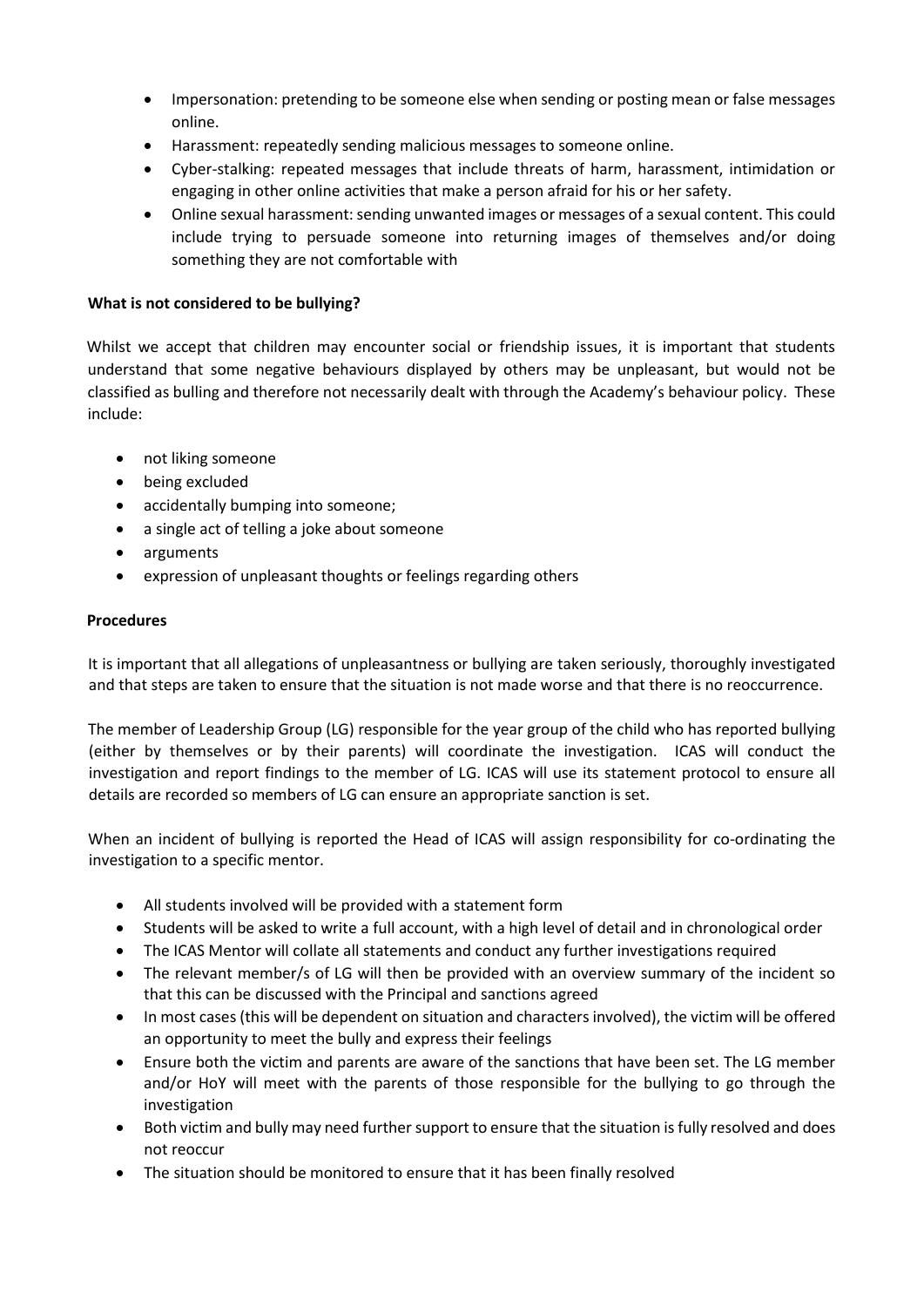Confidentiality cannot be guaranteed, particularly if, in the professional judgement of the HoY or LG member, parents of both parties need to be contacted or external agencies need to be involved.

# **Curriculum**

Strategies that support the prevention of bullying include extensive use of the Academy curriculum. Ashcroft has a strong ethos of inclusion, this extends to an inclusive curriculum where bespoke CPSE lessons ensures students develop a strong personal identity, whilst understanding and respecting the identities of others. An inclusive curriculum which supports all students' individual life journey together, with a pastoral focus through assemblies, provides extensive opportunities to explore the issues and impact of bullying and ensures that students feel confident in 'calling out' these behaviours, if seen in the Academy.

# **How to Identify Bullying**

Students may not always be willing to disclose when bullying is occurring. If a member of staff suspects that there is a difficulty, they should report this concern to the student's HoY without delay.

Students are encouraged to 'call out' bullying when it is seen (even if simply a perception), whether as a victim or as an observer. Students are educated on the importance of reporting issues and concerns to staff and providing evidence, if needed.

### **Roles and Responsibilities**

The Leadership Group have overall responsibility for the policy and its implementation. Alleged incidents of bullying will be managed sensitively according to the circumstances and will be recorded and analysed to see whether patterns emerge.

All staff share responsibility for ensuring that the policy and procedures are followed, and consistently and fairly applied without regard to ethnic origin, cultural differences, gender, disability or sexuality issues. Mutual support amongst all staff is essential for creating a high-quality and safe learning environment which promotes good behaviour. They will ensure that students are listened to and that their concerns are appropriately addressed.

Parent/carers, who are concerned that their child might be being bullied, or who suspect that their child may be the perpetrator of bullying, should contact their child's Head of Year immediately. Parent/carers have a responsibility to support the Academy's Anti-bullying Policy by actively encouraging their child to be a positive member of the Academy and this expectation of support is outlined in the Home-School Agreement

Students will be expected to take responsibility for their own behaviour and will be made fully aware of the Academy's anti-bullying policy, its procedures and the rationale behind them. All students have a collective responsibility to ensure that they are considerate towards one another and respectful of each other's differences. Students are encouraged to 'call out' any and all inappropriate or unpleasant behaviour.

#### **Signs to be aware of are:**

- Early signs of distress
- Deterioration of work
- Unnecessary appointments with the Medical Welfare Officer
- **Isolation**
- A desire to remain with adults
- Erratic attendance or punctuality
- Truancy